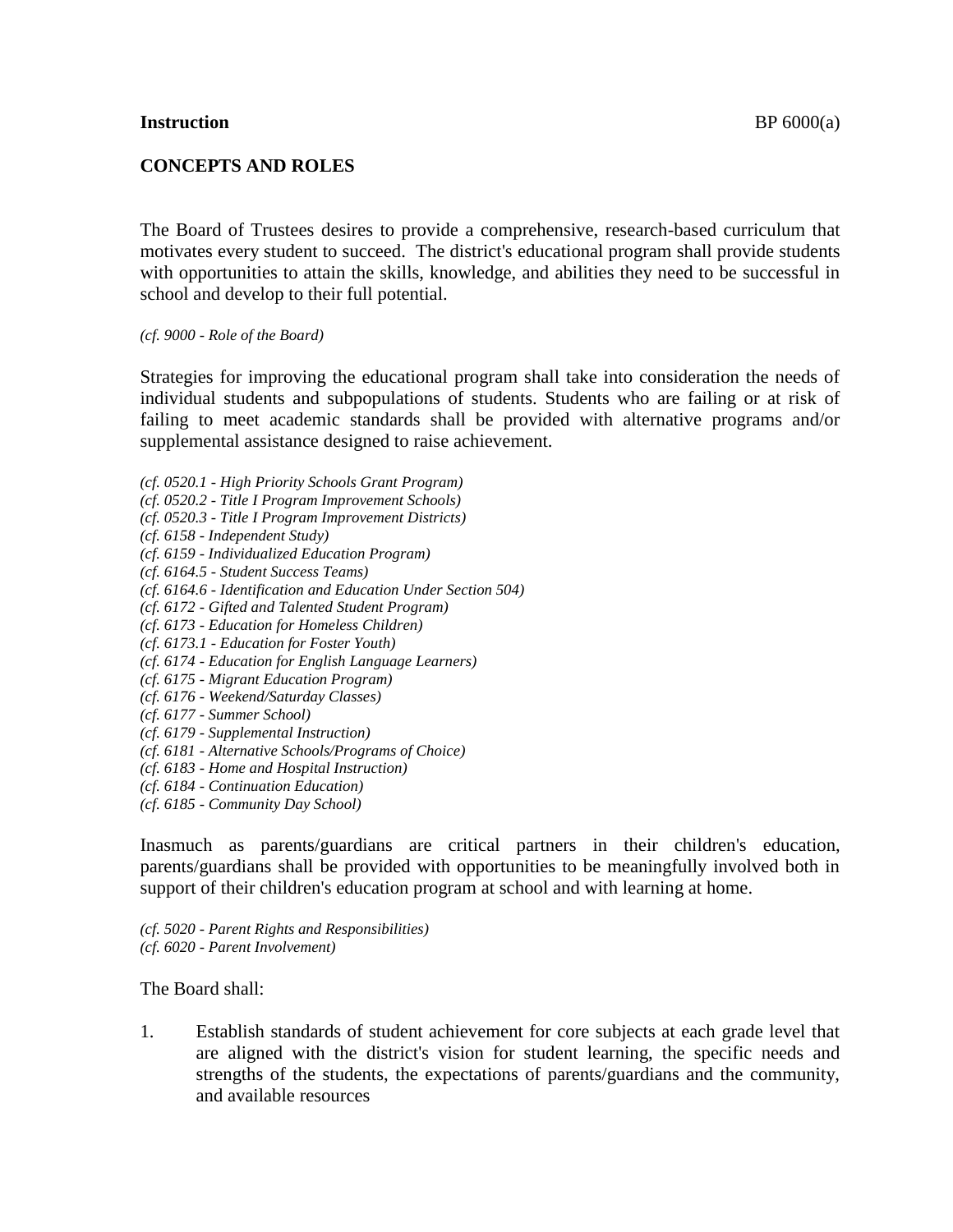#### BP 6000(b)

## **CONCEPTS AND ROLES** (continued)

*(cf. 0100 - Philosophy) (cf. 0200 - Goals for the School District) (cf. 5123 - Promotion/Acceleration/Retention) (cf. 6011 - Academic Standards)*

#### 2. Establish graduation requirements

*(cf. 6146.1 - High School Graduation Requirements) (cf. 6146.5 - Elementary/Middle School Graduation Requirements)*

- 3. Ensure that a process is in place, involving teachers, administrators, students, and parents/guardians, for the development and review of the district's curriculum
- *(cf. 6141 - Curriculum Development and Evaluation)*
- 4. Adopt the district curriculum and courses of study to be offered
- *(cf. 6143 - Courses of Study)*
- 5. Adopt textbooks and other instructional materials

*(cf. 1312.2 - Complaints Concerning Instructional Materials) (cf. 6161 - Equipment, Books and Materials) (cf. 6161.1 - Selection and Evaluation of Instructional Materials) (cf. 6161.11 - Supplementary Instructional Materials)*

6. Support the professional staff's implementation of the curriculum by providing consistent policy direction, allocating resources based on educational program priorities, ensuring that collective bargaining agreements do not constrain the district's ability to achieve curricular goals, recognizing staff accomplishments, and including reasonable annual goals related to student learning in the Superintendent/Principal evaluation process

*(cf. 2140 - Evaluation of the Superintendent) (cf. 3100 - Budget) (cf. 4143/4243 - Negotiations/Consultation) (cf. 9310 - Board Policies)*

- 7. Provide a continuing program of professional development to keep instructional staff, administrators, and Board members updated about current issues and research pertaining to curriculum, instructional strategies, and student assessment
- *(cf. 4131 - Staff Development)*
- *(cf. 4222 - Teacher Aides/Paraprofessionals)*
- *(cf. 4331 - Staff Development)*
- *(cf. 9240 - Board Development)*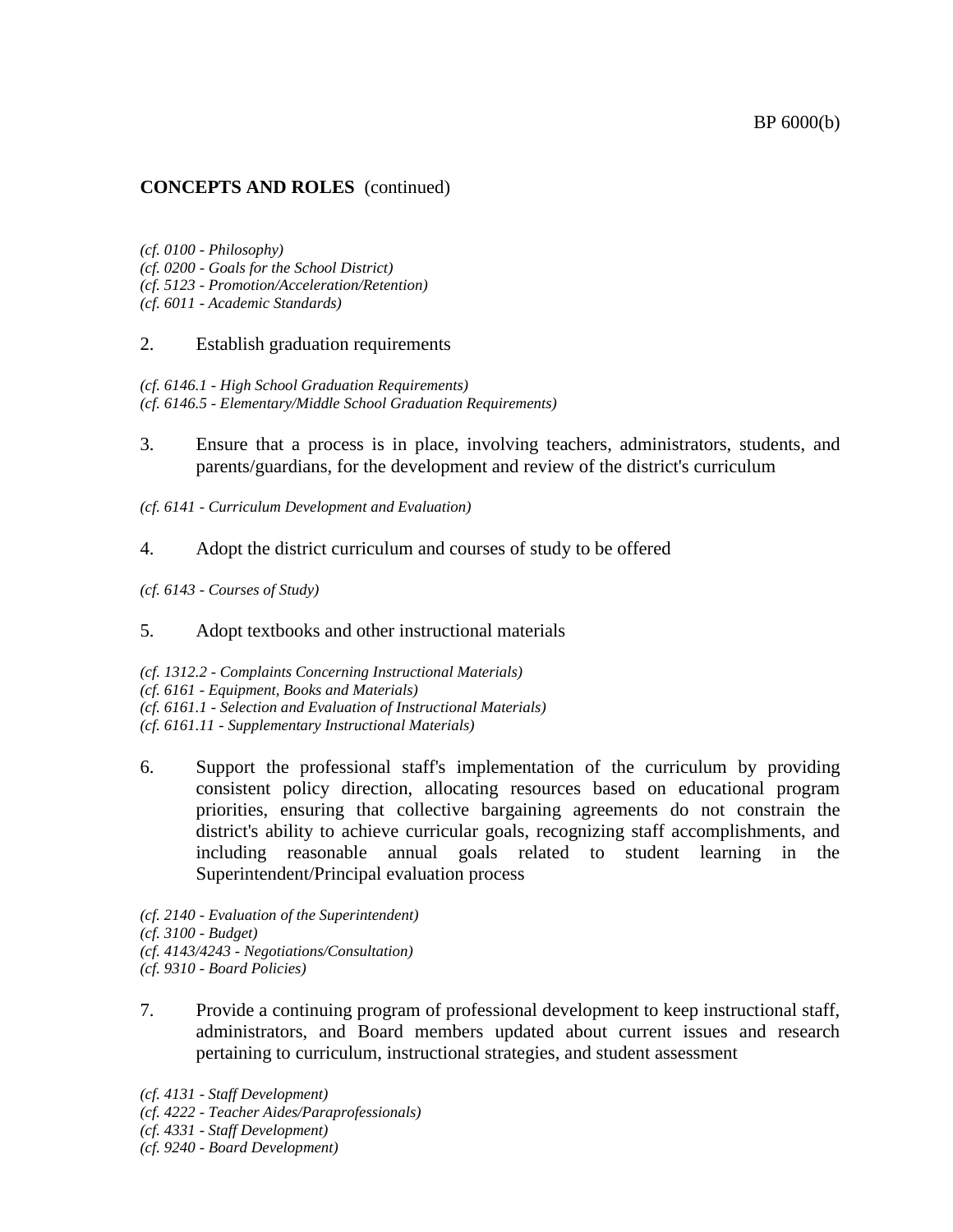# **CONCEPTS AND ROLES** (continued)

- 8. Review and evaluate the educational program on the basis of state and federal accountability measures, disaggregated student achievement data, and other indicators and ensure that evaluation results are used to improve programs, curriculum, and/or instructional practices as necessary to enhance student achievement
- *(cf. 0500 - Accountability)*
- *(cf. 6162.5 - Student Assessment)*
- *(cf. 6161.51 - Standardized Testing and Reporting Program)*
- *(cf. 6162.52 - High School Exit Examination)*
- *(cf. 6190 - Evaluation of the Instructional Program)*
- 9. Communicate clear information about district instructional goals, programs, and progress in student achievement to the community and media
- *(cf. 0510 - School Accountability Report Card) (cf. 1100 - Communication with the Public) (cf. 1112 - Media Relations)*

The Superintendent/Principal or designee shall:

- 1. Review research related to curriculum issues
- 2. Select and/or develop curricula for recommendation to the Board in accordance with the district's curriculum development and review process
- 3. Ensure the articulation of the curriculum between grade levels and with postsecondary education and the workplace
- *(cf. 1700 - Relations between Private Industry and the Schools)*
- 4. Determine the general methods of instruction to be used
- 5. Assign instructors and schedule classes for all curricular offerings

*(cf. 4113 - Assignment) (cf. 6112 - School Day) (cf. 6117 - Year-Round Schedules)*

- 6. Recommend instructional materials to the Board and direct the purchase of approved materials and equipment
- *(cf. 3310 - Expenditures and Purchases)*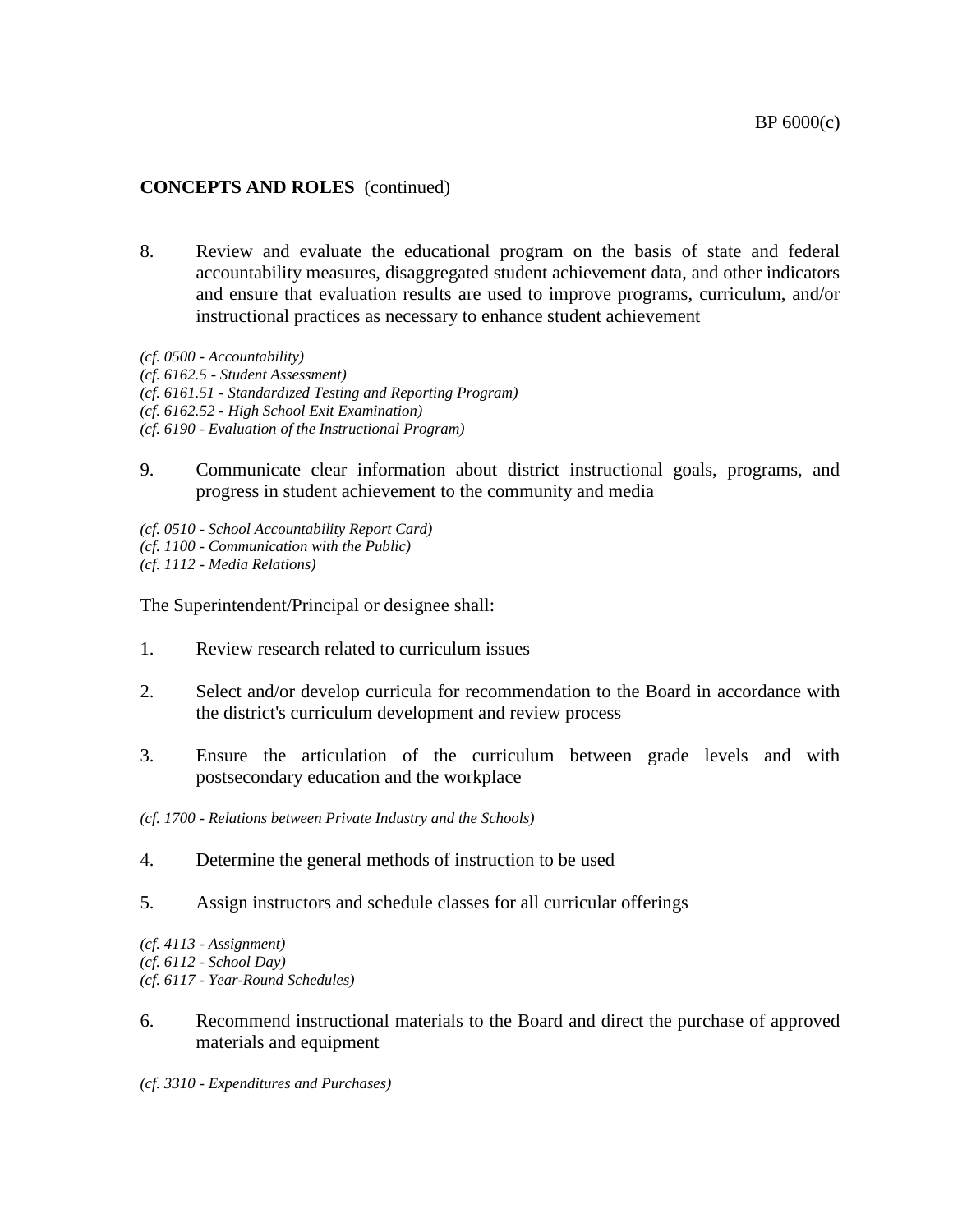# **CONCEPTS AND ROLES** (continued)

7. Evaluate and report to the Board on student achievement as demonstrated through testing and other types of appraisal, and recommend necessary changes in curriculum, programs, and instruction as indicated by student performance data

# **Comparability in Instruction**

The district shall provide comparable educational opportunities for all students. Instruction in the core curriculum shall be in no way diminished when students receive supplementary services funded by special governmental programs. Services funded by any categorical program shall supplement, not supplant, the district-provided core curriculum and any services which may be provided by other categorical programs.

*(cf. 0410 - Nondiscrimination in District Programs and Activities) (cf. 6171 - Title I Programs)*

*Legal Reference: EDUCATION CODE 51000-51007 Legislative intent, educational program CODE OF REGULATIONS, TITLE 5 3940 Maintenance of effort 4424 Comparability of services UNITED STATES CODE, TITLE 20 6321 Fiscal requirements/comparability of services*

*Management Resources:*

*CSBA PUBLICATIONS Maximizing School Board Leadership: Curriculum, 1996 WEB SITES CSBA: http://www.csba.org California Department of Education: http://www.cde.ca.gov*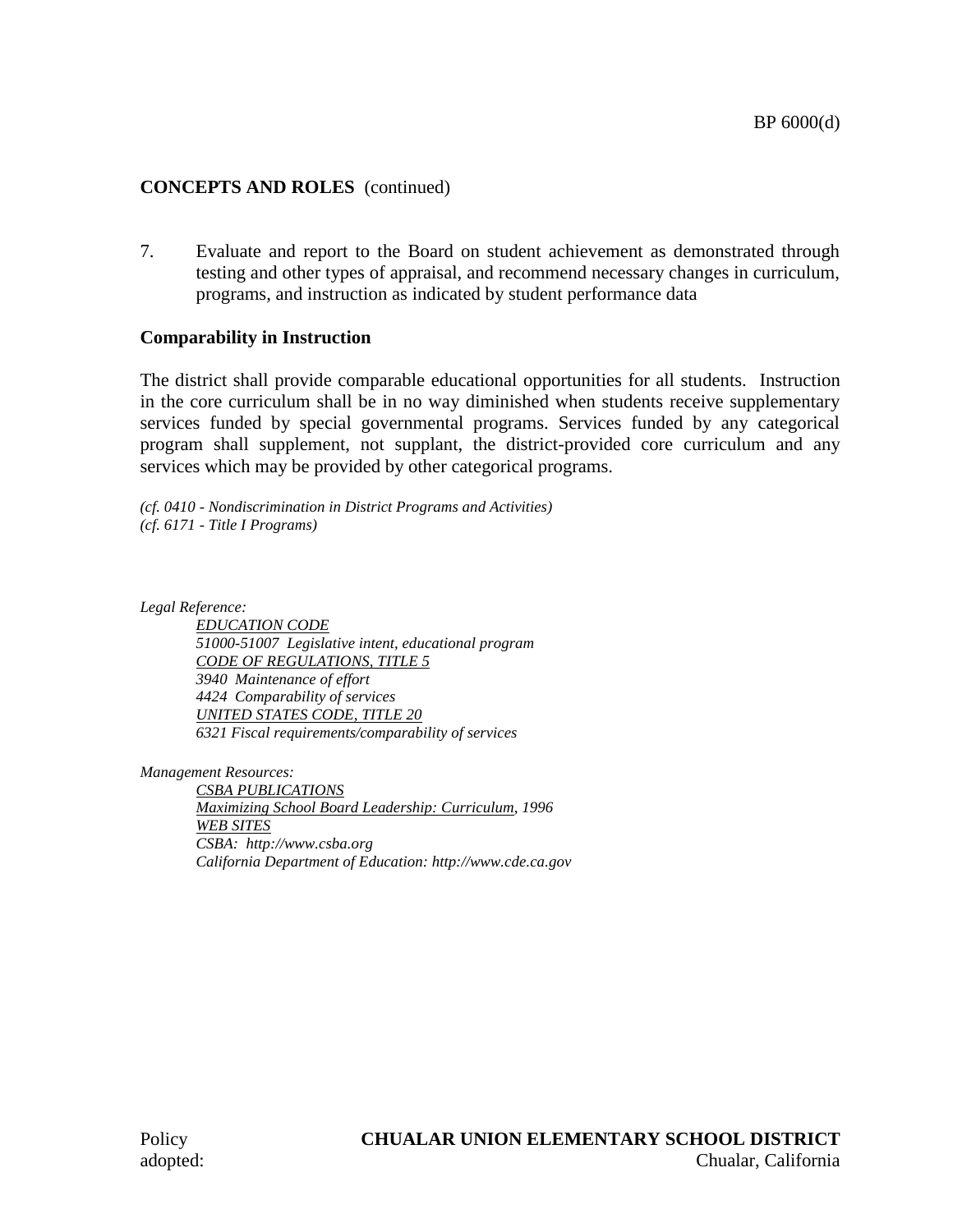#### **Instruction** BP 6010(a)

## **GOALS AND OBJECTIVES**

The Board of Trustees believes that all students need to meet high standards of academic knowledge and skills. The Board therefore desires to provide an instructional program that extends from kindergarten through 8th grade and prepares all students to have:

- 1. Mastery of skills and knowledge in mathematics, English, science, civics and government, economics, history, geography, health and safety, physical education, foreign language and the arts
- 2. Ability to analyze, think creatively, solve problems, make decisions and apply knowledge and skills to real-life situations
- 3. Strong communication and interpersonal skills
- 4. Experience with a variety of technologies
- 5. A flexible personal career plan based on:
	- a. Awareness of possible career paths
	- b. Career counseling
	- c. Consecutive work-site learning experiences
	- d. An understanding of all aspects of the industry the student is preparing to enter
- 6. Specialized skills that can lead to career entry positions or more advanced education
- 7. Respect for a diversity of cultures and thoughts
- 8. Self esteem
- 9. Awareness of the responsibilities of citizens in a democracy and the importance of community service
- 10. A positive work ethic, and ability to work independently or in a team
- 11. Ability to seek out, organize and learn new information

*(cf. 0100 - Philosophy) (cf. 0200 - Goals for the School District)*

*Legal Reference: (see next page)*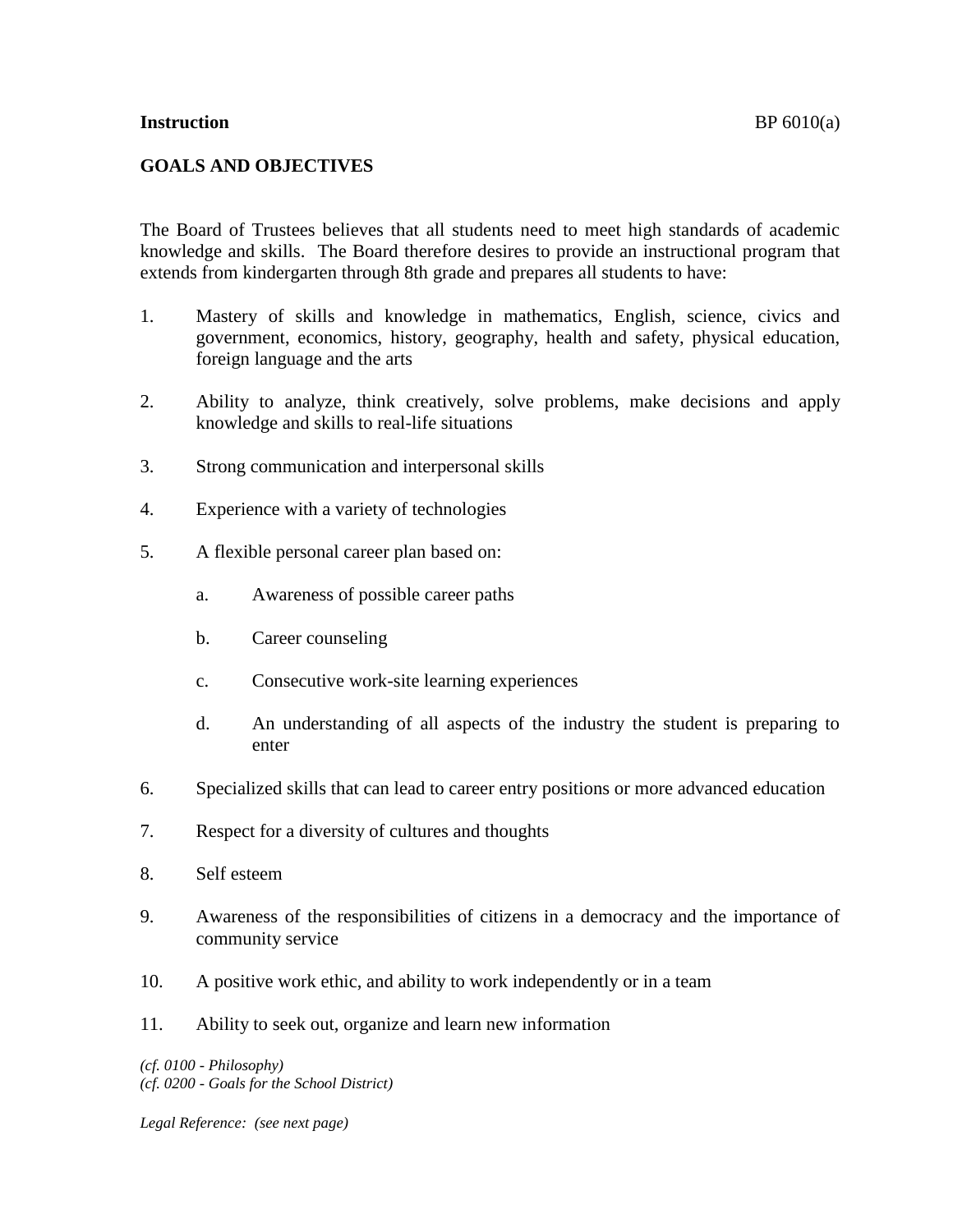## BP 6010(b)

## **GOALS AND OBJECTIVES** (continued)

*Legal Reference:*

*EDUCATION CODE 51000-51007 Legislative intent for education program, especially: 51004 Education goals 51006 Computer education and resources 51007 Programs to strengthen technological skills 51041 Evaluation of educational program 52336-52336.5 Career preparatory programs UNITED STATES CODE, TITLE 20 2301 et seq. Carl D. Perkins Vocational and Applied Technology Act 5801-6084 National Education Reform, Goals 2000 6101-6251 School-to-Work Opportunities Act of 1994 6751-6777 Enhancing Education Through Technology Act, No Child Left Behind Act, Title II, Part D*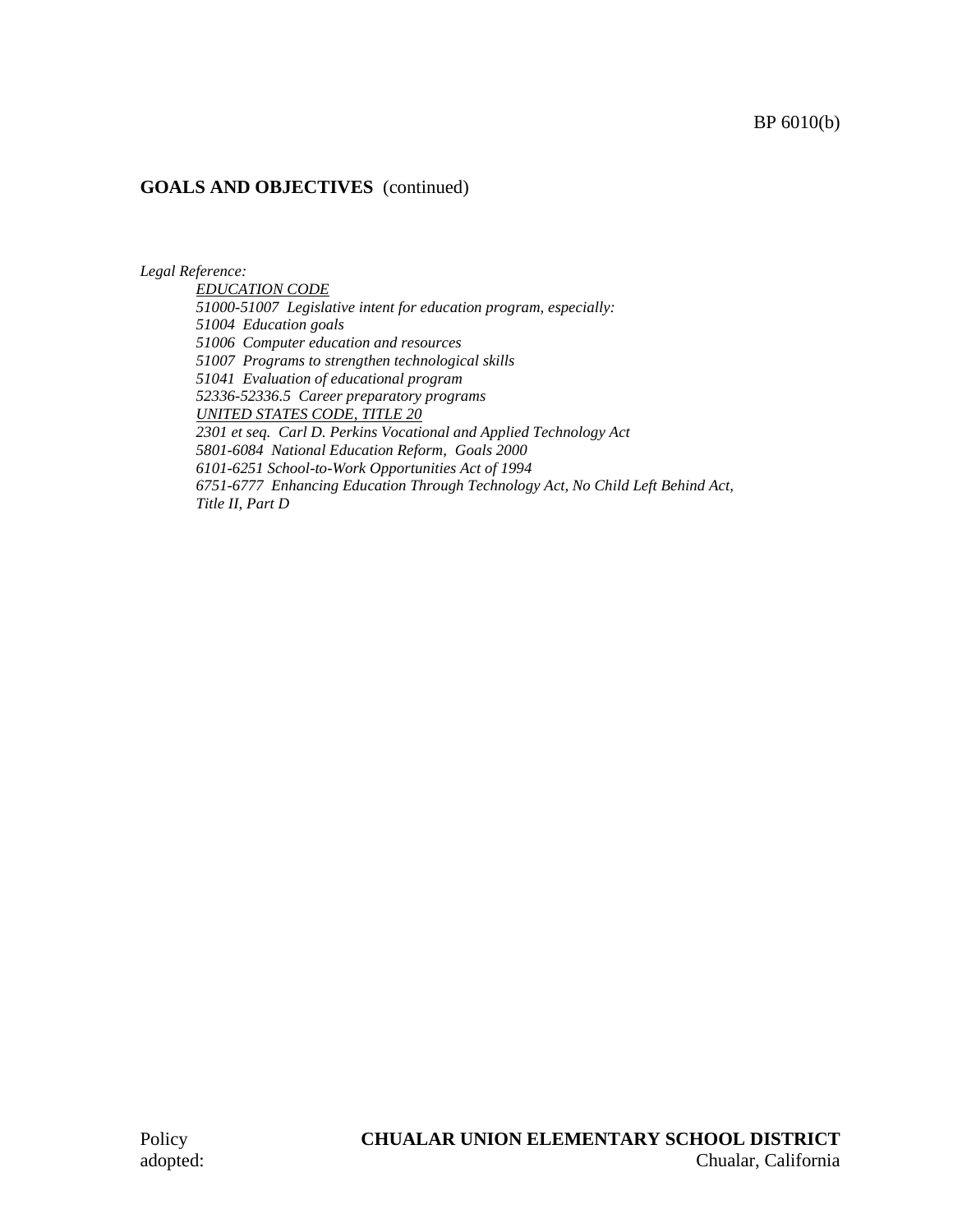## **ACADEMIC STANDARDS**

The Board of Trustees shall adopt high standards for student achievement which challenge all students to reach their full potential and specify what students are expected to know and to be able to do at each grade level and in each area of study. These standards shall reflect the knowledge and skills needed for students to be adequately prepared for postsecondary education, employment, and responsible citizenship.

The Superintendent/Principal or designee shall provide the Board with recommended standards using a process that involves teachers, school administrators, students, parents/guardians, representatives from business/industry and postsecondary institutions, and/or community members. He/she shall ensure the proper articulation of standards between grade levels and the alignment of the standards with the district's vision and goals, graduation requirements, college entrance requirements, and other desired student outcomes. He/she also shall ensure that the standards are easily understandable and measurable.

*(cf. 0000 - Vision) (cf. 0200 - Goals for the School District) (cf. 1220 - Citizen Advisory Committees) (cf. 1700 - Relations Between Private Industry and the Schools) (cf. 6146.5 - Elementary/Middle School Graduation Requirements)*

District content standards for English language arts, English language development, mathematics, science, health education, history-social science, physical education, visual and performing arts, world languages, and preschool education shall meet or exceed statewide model content standards adopted by the State Board of Education or the State Superintendent of Public Instruction as applicable.

- *(cf. 5148.3 - Preschool/Early Childhood Education)*
- *(cf. 6142.2 - World/Foreign Language Instruction)*
- *(cf. 6142.6 - Visual and Performing Arts Education)*
- *(cf. 6142.7 - Physical Education and Activity)*
- *(cf. 6142.8 - Comprehensive Health Education)*
- *(cf. 6142.91 - Reading/Language Arts Instruction)*
- *(cf. 6142.92 - Mathematics Instruction)*
- *(cf. 6142.93 - Science Instruction)*
- *(cf. 6142.94 - History-Social Science Instruction)*
- *(cf. 6174 - Education for English Language Learners)*
- *(cf. 6178 - Career Technical Education)*

District curriculum, instruction, student assessments, and evaluations of the instructional program shall be aligned with district content standards. In accordance with Education Code 44662, standards of expected student achievement also shall be used in evaluating teacher performance.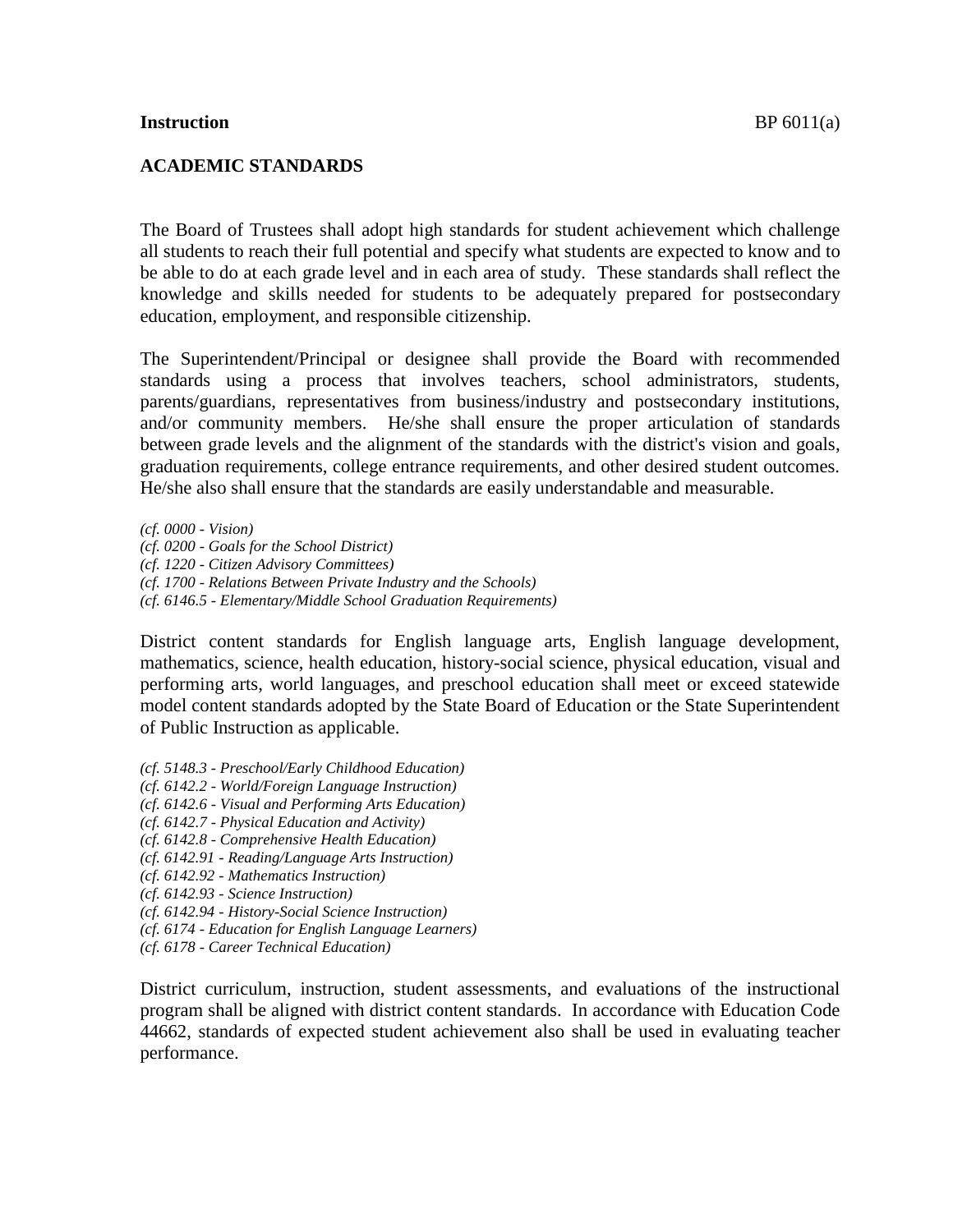#### **ACADEMIC STANDARDS** (continued)

*(cf. 0500 - Accountability) (cf. 4115 - Evaluation/Supervision) (cf. 6141 - Curriculum Development and Evaluation) (cf. 6143 - Courses of Study) (cf. 6162.5 - Student Assessment) (cf. 6190 - Evaluation of the Instructional Program)*

Teachers and school administrators shall receive ongoing professional development to inform them of changes in the standards and to build their capacity to implement effective standardsbased instructional methodologies.

*(cf. 4131 - Staff Development) (cf. 4331 - Staff Development)*

The Superintendent/Principal or designee shall annually communicate the applicable standards to students and their parents/guardians to inform them of the expectations for student learning at their grade level.

Staff shall continually assess students' progress toward meeting the standards, report each student's progress to the student and his/her parents/guardians, and offer remedial assistance in accordance with Board policy and administrative regulation.

*(cf. 5121 - Grades/Evaluation of Student Achievement) (cf. 5123 - Promotion/Acceleration/Retention) (cf. 6177 - Summer School) (cf. 6179 - Supplemental Instruction)*

The Superintendent/Principal or designee shall ensure that district standards are regularly reviewed and updated as necessary. At a minimum, district standards shall be reviewed whenever applicable statewide standards are revised and in response to changing student needs.

*Legal Reference: (see next page)*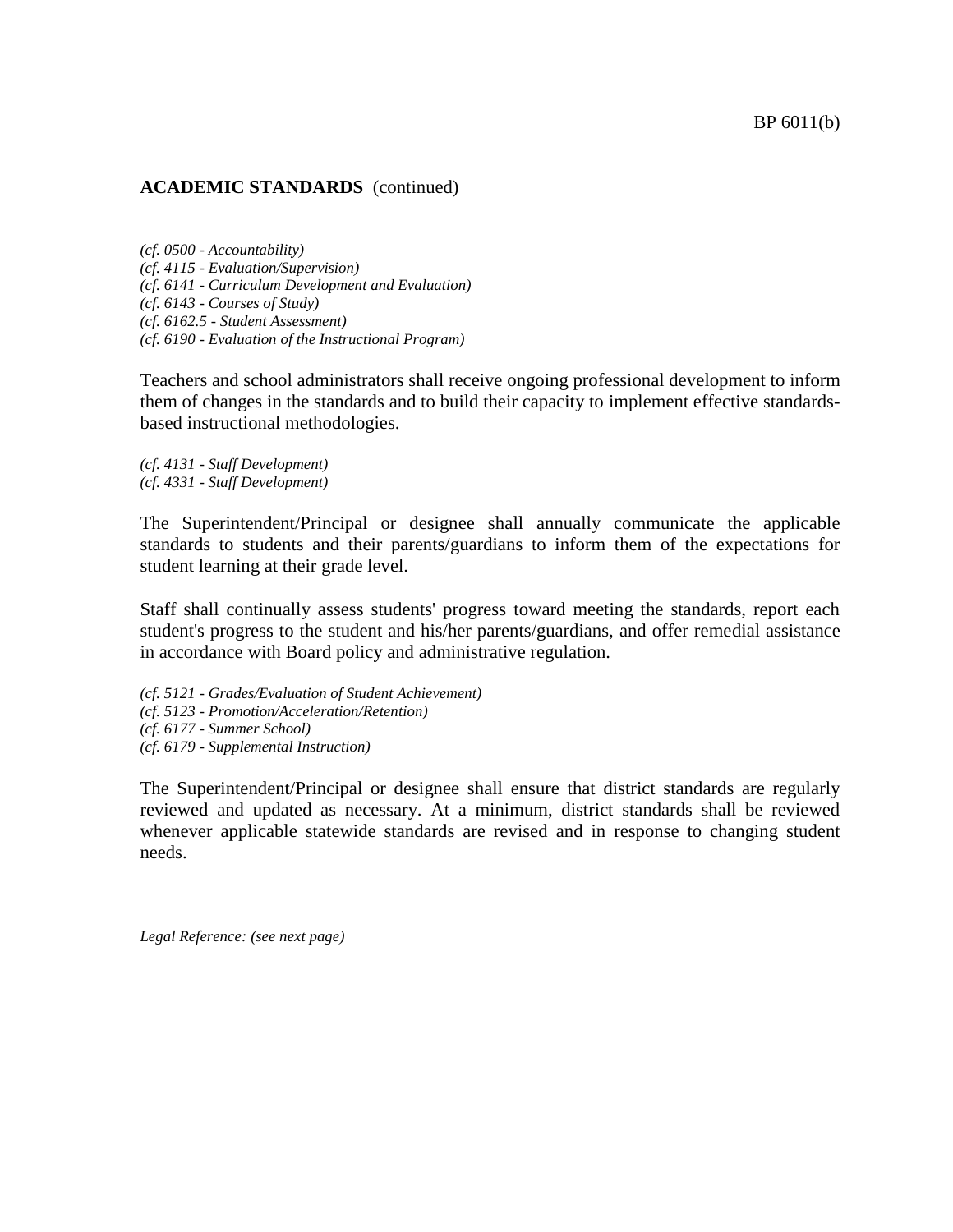# **ACADEMIC STANDARDS** (continued)

*Legal Reference:*

*EDUCATION CODE 44662 Evaluation of certificated employees 51003 Statewide academic standards 60605-60605.9 Adoption of statewide academically rigorous content and performance standards UNITED STATES CODE, TITLE 20 6311 State academic standards and accountability for Title I, Part A*

*Management Resources:*

*CSBA PUBLICATIONS Common Core Standards, Fact Sheet, August 2010 CALIFORNIA DEPARTMENT OF EDUCATION PUBLICATIONS World Language Content Standards for California Public Schools, Kindergarten Through Grade Twelve, January 2009 California Preschool Learning Foundations, Vol. 1, 2008 Health Education Content Standards for California Public Schools, Kindergarten Through Grade Twelve, March 2008 California Career Technical Education Model Curriculum Standards, Grades Seven Through Twelve, May 2005 Physical Education Model Content Standards for California Public Schools, Kindergarten Through Grade Twelve, January 2005 Visual and Performing Arts Content Standards for California Public Schools, Prekindergarten Through Grade Twelve, January 2001 English-Language Development Standards for California Public Schools, Kindergarten Through Grade Twelve, July 1999 History-Social Science Content Standards for California Public Schools, Kindergarten Through Grade Twelve, October 1998 Science Content Standards for California Public Schools, Kindergarten Through Grade Twelve, October 1998 English-Language Arts Content Standards for California Public Schools, Kindergarten Through Grade Twelve, December 1997 Mathematics Content Standards for California Public Schools, Kindergarten Through Grade Twelve, December 1997 WEB SITES CSBA: http://www.csba.org California Department of Education: http://www.cde.ca.gov Common Core State Standards Initiative: http://www.corestandards.org Council of Chief State School Officers: http://www.ccsso.org National Governors Association Center for Best Practices: http://www.nga.org/center U.S. Department of Education: http://www.ed.gov*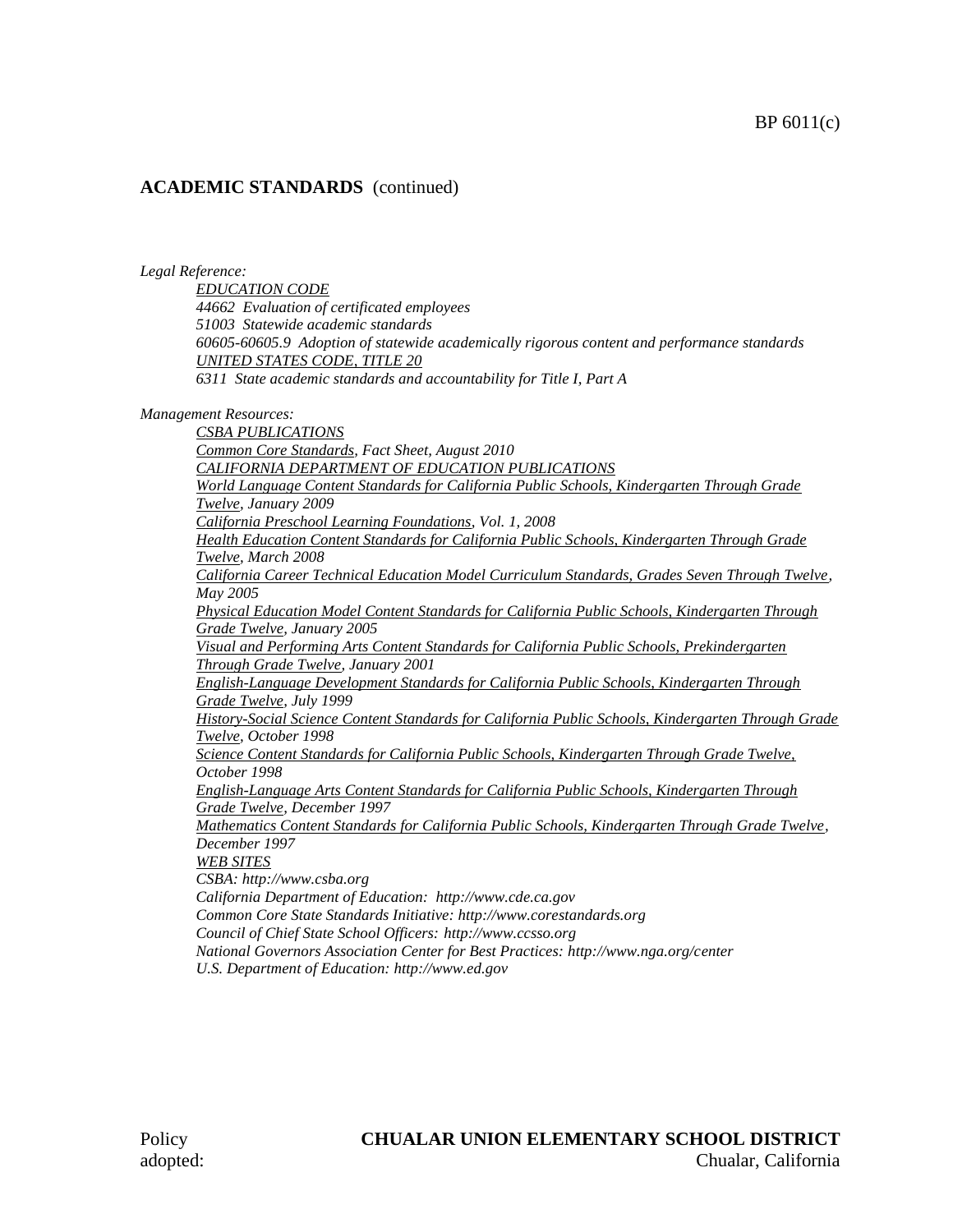#### **Instruction** BP 6020(a)

#### **PARENT INVOLVEMENT**

The Board of Trustees recognizes that parents/guardians are their children's first and most influential teachers and that sustained parent involvement in the education of their children contributes greatly to student achievement and a positive school environment. The Superintendent/Principal or designee shall work with staff and parents/guardians to develop meaningful opportunities at all grade levels for parents/guardians to be involved in district and school activities; advisory, decision-making, and advocacy roles; and activities to support learning at home.

*(cf. 0420 - School Plans/Site Councils) (cf. 0420.1 - School-Based Program Coordination) (cf. 0520.2 - Title I Program Improvement Schools) (cf. 1220 - Citizen Advisory Committees) (cf. 1230 - School-Connected Organizations) (cf. 1240 - Volunteer Assistance) (cf. 1250 - Visitors/Outsiders)*

Parents/guardians shall be notified of their rights to be informed about and to participate in their children's education and of the opportunities available to them to do so.

*(cf. 5020 - Parent Rights and Responsibilities) (cf. 5145.6 - Parental Notifications)*

The Superintendent/Principal or designee shall regularly evaluate and report to the Board on the effectiveness of the district's parent involvement efforts, including, but not limited to, input from parents/guardians and school staff on the adequacy of parent involvement opportunities and barriers that may inhibit parent/guardian participation.

*(cf. 0500 - Accountability)*

## **Title I Schools**

Each year the Superintendent/Principal or designee shall identify specific objectives of the district's parent involvement program. He/she shall ensure that parents/guardians are consulted and participate in the planning, design, implementation, and evaluation of the parent involvement program. (Education Code 11503)

*(cf. 6171 - Title I Programs)*

The Superintendent/Principal or designee shall ensure that the district's parent involvement strategies are jointly developed with and agreed upon by parents/guardians. Those strategies shall establish expectations for parent involvement and describe how the district will carry out each activity listed in 20 USC 6318. (20 USC 6318)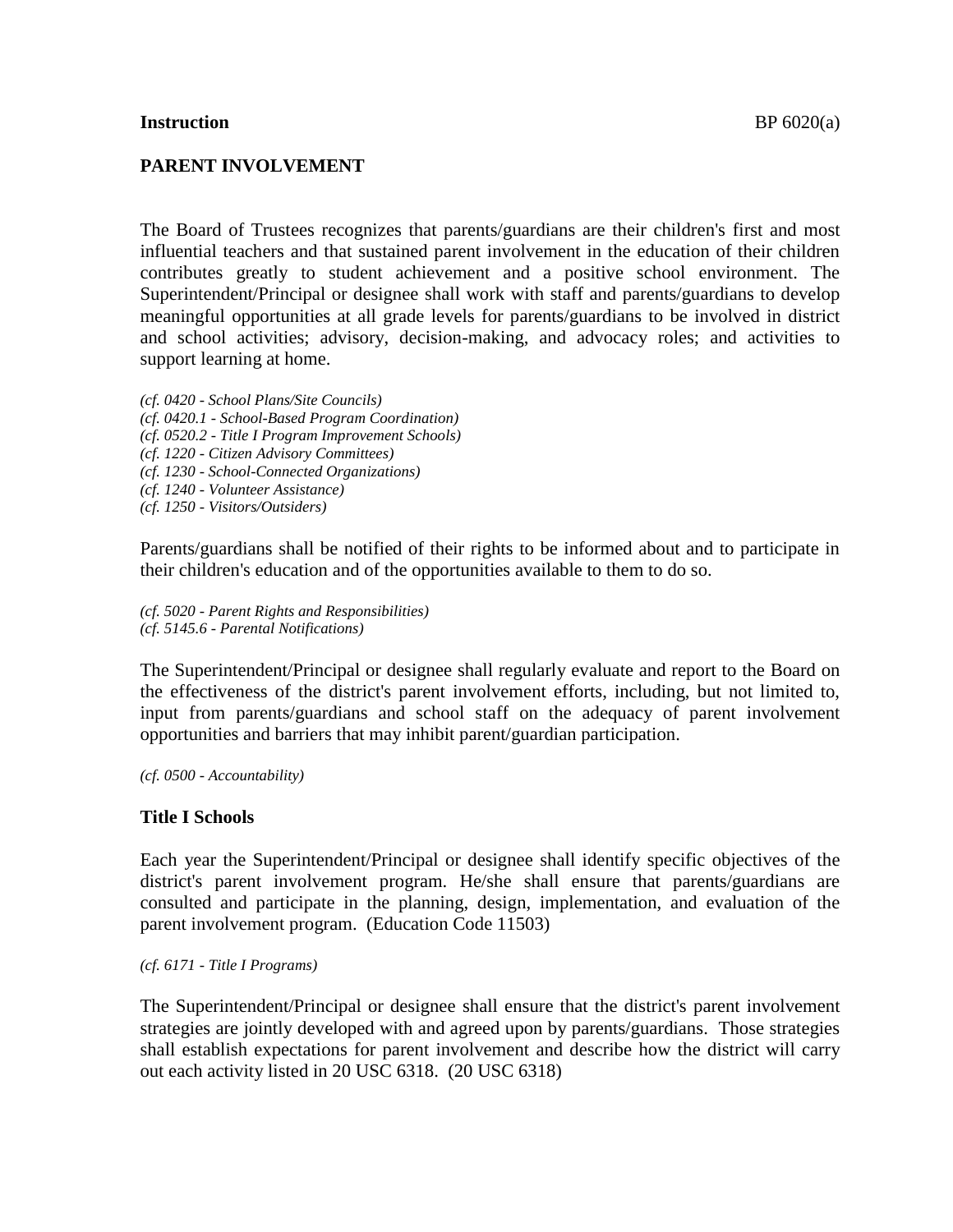The Superintendent/Principal or designee shall consult with parents/guardians in the planning and implementation of parent involvement programs, activities, and regulations. He/she also shall involve parents/guardians in decisions regarding how the district's Title I funds will be allotted for parent involvement activities. (20 USC 6318)

*(cf. 3100 - Budget)*

#### **Non-Title I Schools**

The Superintendent/Principal or designee shall develop and implement strategies to encourage the involvement and support of parents/guardians in the education of their children, including, but not limited to, strategies describing how the district will address the purposes and goals described in Education Code 11502. (Education Code 11504)

*Legal Reference: (see next page)*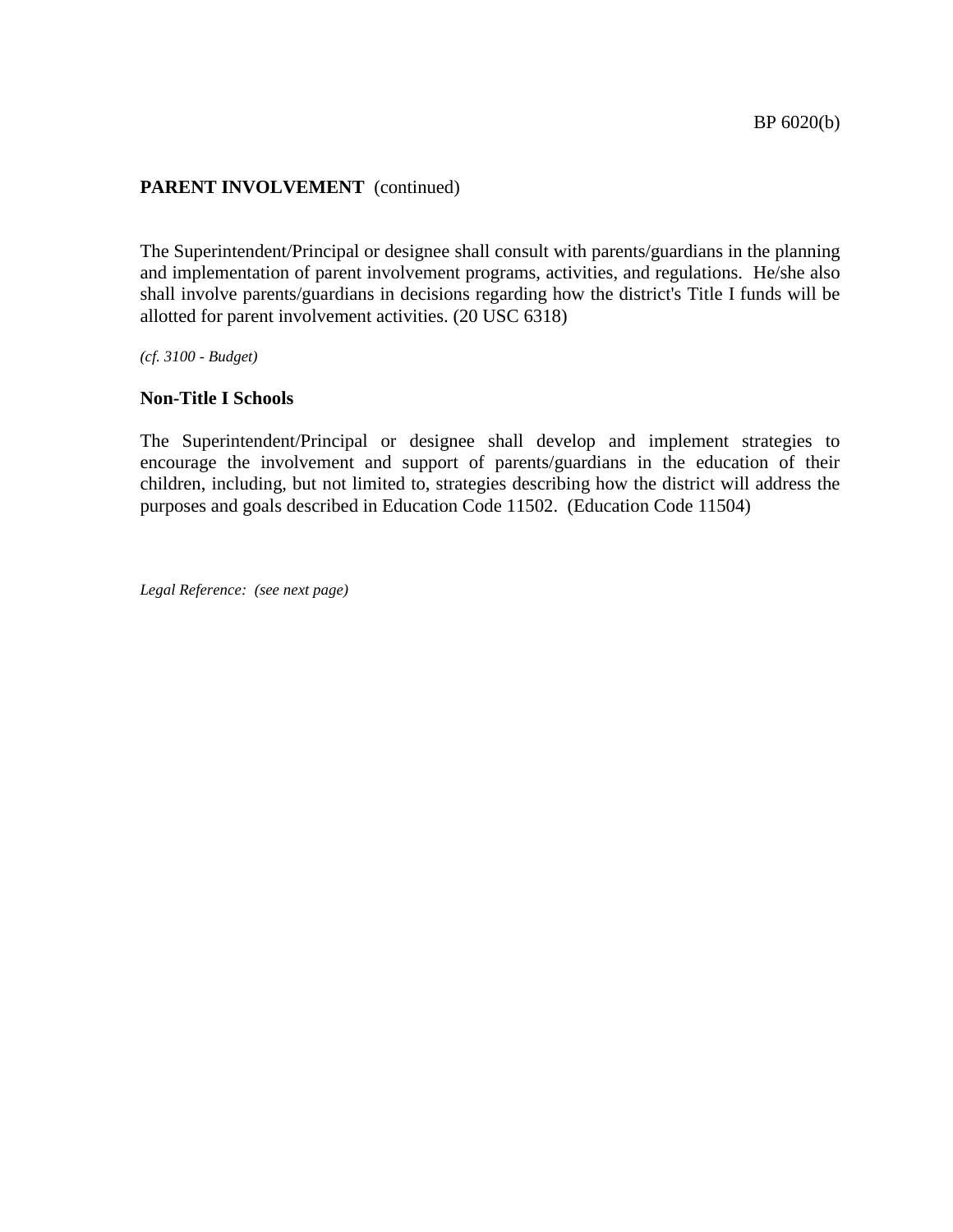#### *Legal Reference:*

*EDUCATION CODE 11500-11506 Programs to encourage parent involvement 48985 Notices in languages other than English 51101 Parent rights and responsibilities 64001 Single plan for student achievement LABOR CODE 230.8 Time off to visit child's school UNITED STATES CODE, TITLE 20 6311 Parental notice of teacher qualifications and student achievement 6312 Local educational agency plan 6314 Schoolwide programs 6316 School improvement 6318 Parent involvement CODE OF FEDERAL REGULATIONS, TITLE 28 35.104 Definitions, auxiliary aids and services 35.160 Communications*

*Management Resources:*

*CSBA PUBLICATIONS Parent Involvement: Development of Effective and Legally Compliant Policies, Governance and Policy Services Policy Briefs, August 2006 STATE BOARD OF EDUCATION POLICIES 89-01 Parent Involvement in the Education of Their Children, rev. 1994 U.S. DEPARTMENT OF EDUCATION NON-REGULATORY GUIDANCE Parental Involvement: Title I, Part A, April 23, 2004 WEB SITES CSBA: http://www.csba.org California Department of Education, Family, School, Community Partnerships: http://www.cde.ca.gov/ls/pf California Parent Center: http://parent.sdsu.edu California State PTA: http://www.capta.org National Coalition for Parent Involvement in Education: http://www.ncpie.org National PTA: http://www.pta.org No Child Left Behind: http://www.ed.gov/nclb Parent Information and Resource Centers: http://www.pirc-info.net Parents as Teachers National Center: http://www.parentsasteachers.org U.S. Department of Education: http://www.ed.gov*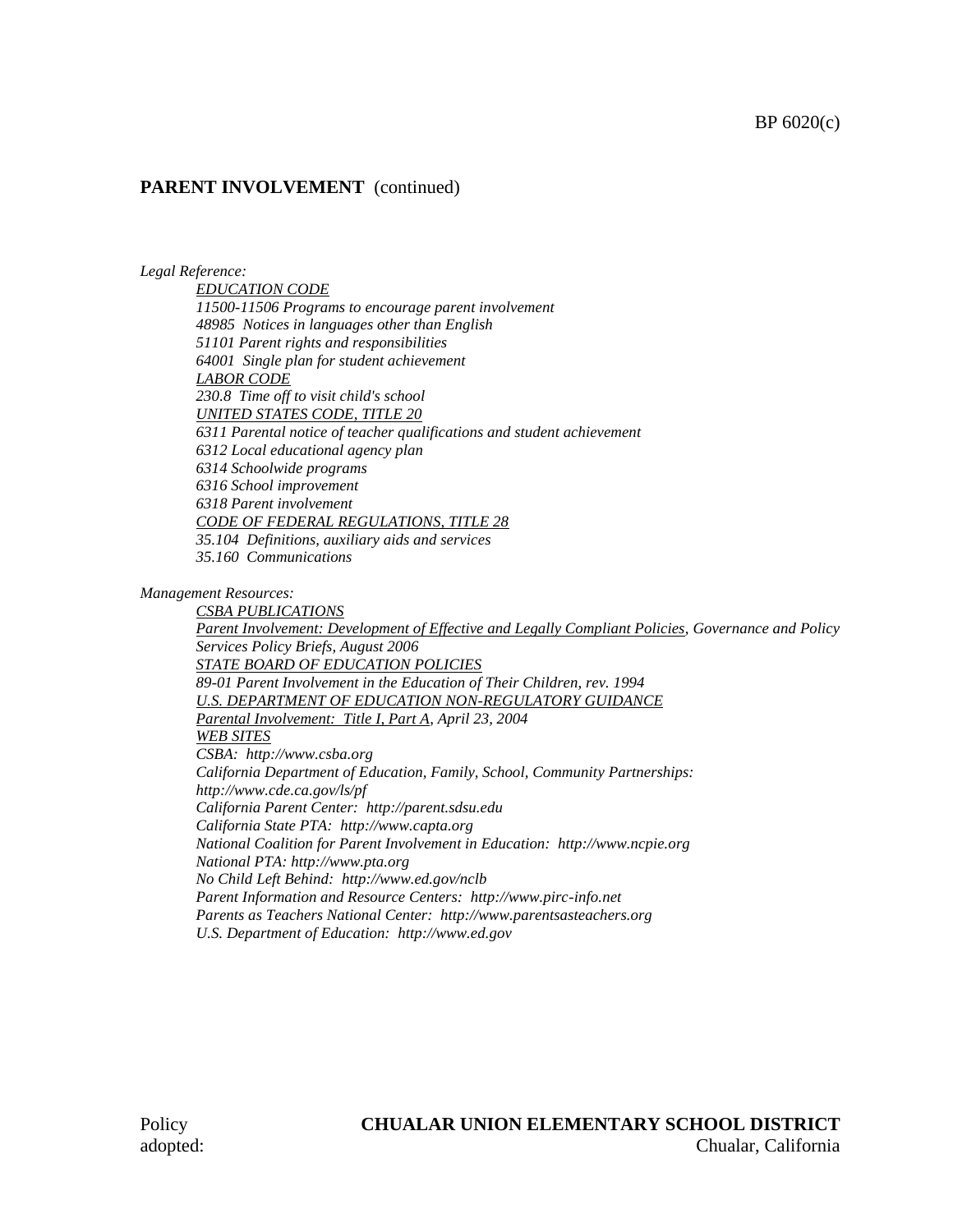# **PARENT INVOLVEMENT**

## **District Strategies for Title I Schools**

To ensure that parents/guardians are provided with opportunities to be involved in their children's education, the Superintendent/Principal or designee shall:

1. Involve parents/guardians in the joint development of the Title I local educational agency (LEA) plan pursuant to 20 USC 6312 and the process of school review and improvement pursuant to 20 USC 6316 (20 USC 6318)

#### *(cf. 6171 - Title I Programs)*

The Superintendent/Principal or designee may:

- a. Establish a committee including parent/guardian representatives to review and comment on the LEA plan in accordance with the review schedule established by the Board of Trustees
- b. Invite input on the LEA plan from other district committees and the school site council

*(cf. 0420 - School Plans/Site Councils) (cf. 1220 - Citizen Advisory Committees)*

- c. Communicate with parents/guardians through the district newsletter, web site, or other methods regarding the LEA plan and the opportunity to provide input
- d. Provide copies of working drafts of the LEA plan to parents/guardians in an understandable and uniform format and, to the extent practicable, in a language the parents/guardians can understand
- e. Ensure that there is an opportunity at a public Board meeting for public comment on the LEA plan prior to the Board's approval of the plan or revisions to the plan
- 2. Provide coordination, technical assistance, and other support necessary to assist the school in planning and implementing effective parent involvement activities to improve student academic achievement and school performance (20 USC 6318)

The Superintendent/Principal or designee may:

a. Provide ongoing workshops to assist staff and parents/guardians in planning and implementing improvement strategies, and seek input from parents/guardians in developing the workshops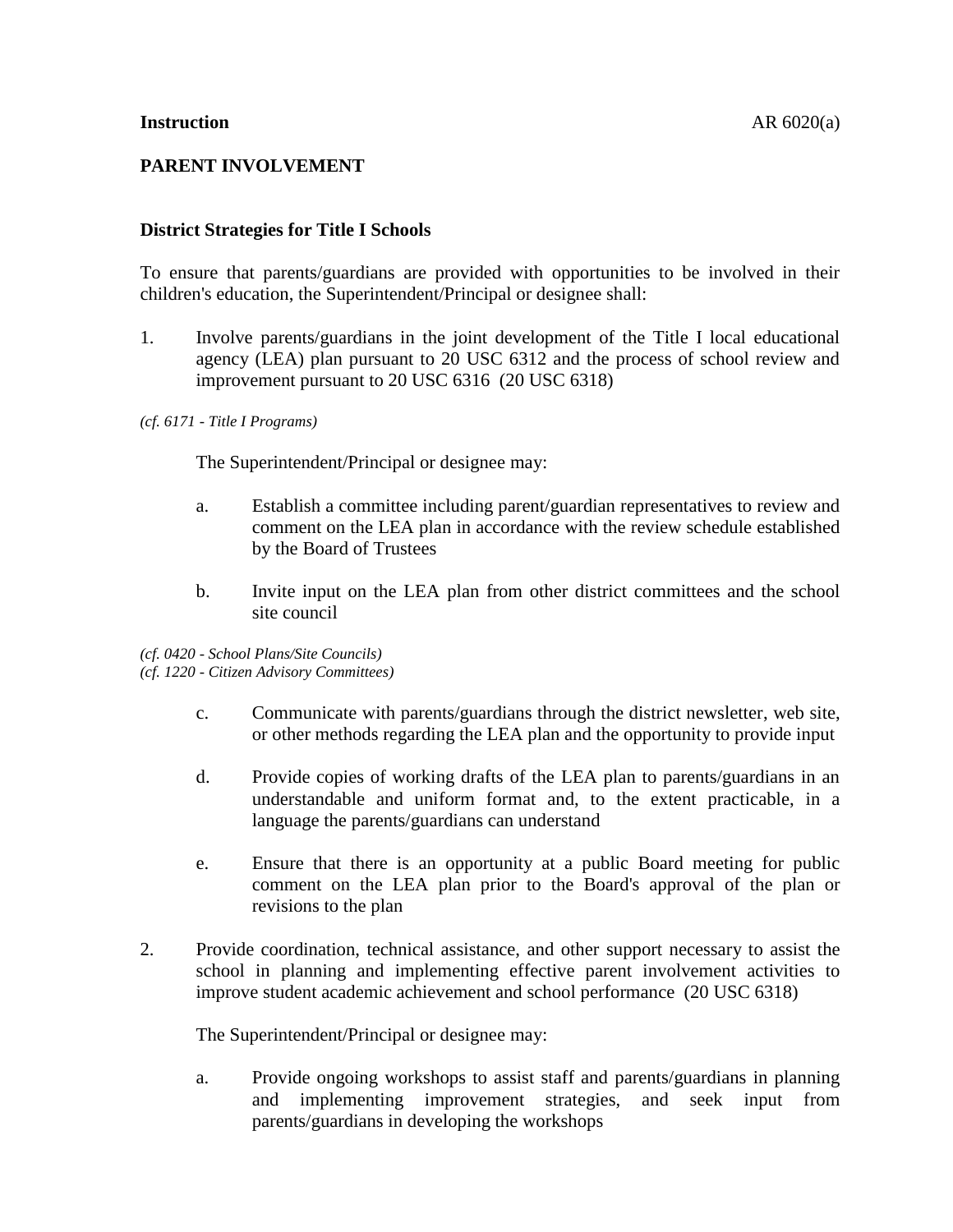- b. Provide information to staff and parents/guardians about the indicators and assessment tools that will be used to monitor progress
- 3. Build the capacity of the school and parents/guardians for strong parent involvement (20 USC 6318)

The Superintendent/Principal or designee shall: (20 USC 6318)

- a. Assist parents/guardians in understanding such topics as the state's academic content standards and academic achievement standards, state and local academic assessments, the requirements of Title I, and how to monitor a child's progress and work with educators to improve the achievement of their children
- *(cf. 6011 - Academic Standards)*
- *(cf. 6162.5 - Student Assessment)*
- *(cf. 6162.51 - Standardized Testing and Reporting Program)*
- *(cf. 6162.52 - High School Exit Examination)*
	- b. Provide materials and training to help parents/guardians work with their children to improve their children's achievement, such as literacy training and using technology, as appropriate, to foster parent involvement
	- c. Educate teachers, student services personnel, principals, and other staff, with the assistance of parents/guardians, in the value and utility of parent/guardian contributions and in how to reach out to, communicate with, and work with parents/guardians as equal partners, implement and coordinate parent/guardian programs, and build ties between parents/guardians and the schools
- *(cf. 4131 - Staff Development)*
- *(cf. 4231 - Staff Development)*
- *(cf. 4331 - Staff Development)*
	- d. To the extent feasible and appropriate, coordinate and integrate parent involvement programs and activities with Head Start, Reading First, Early Reading First, Even Start, Home Instruction Programs for Preschool Youngsters, Parents as Teachers Program, public preschool, and other programs, and conduct other activities, such as parent resource centers, that encourage and support parents/guardians in more fully participating in their children's education
	- e. Ensure that information related to school and parent/guardian programs, meetings, and other activities is sent to the parents/guardians in a format and, to the extent practicable, in a language the parents/guardians can understand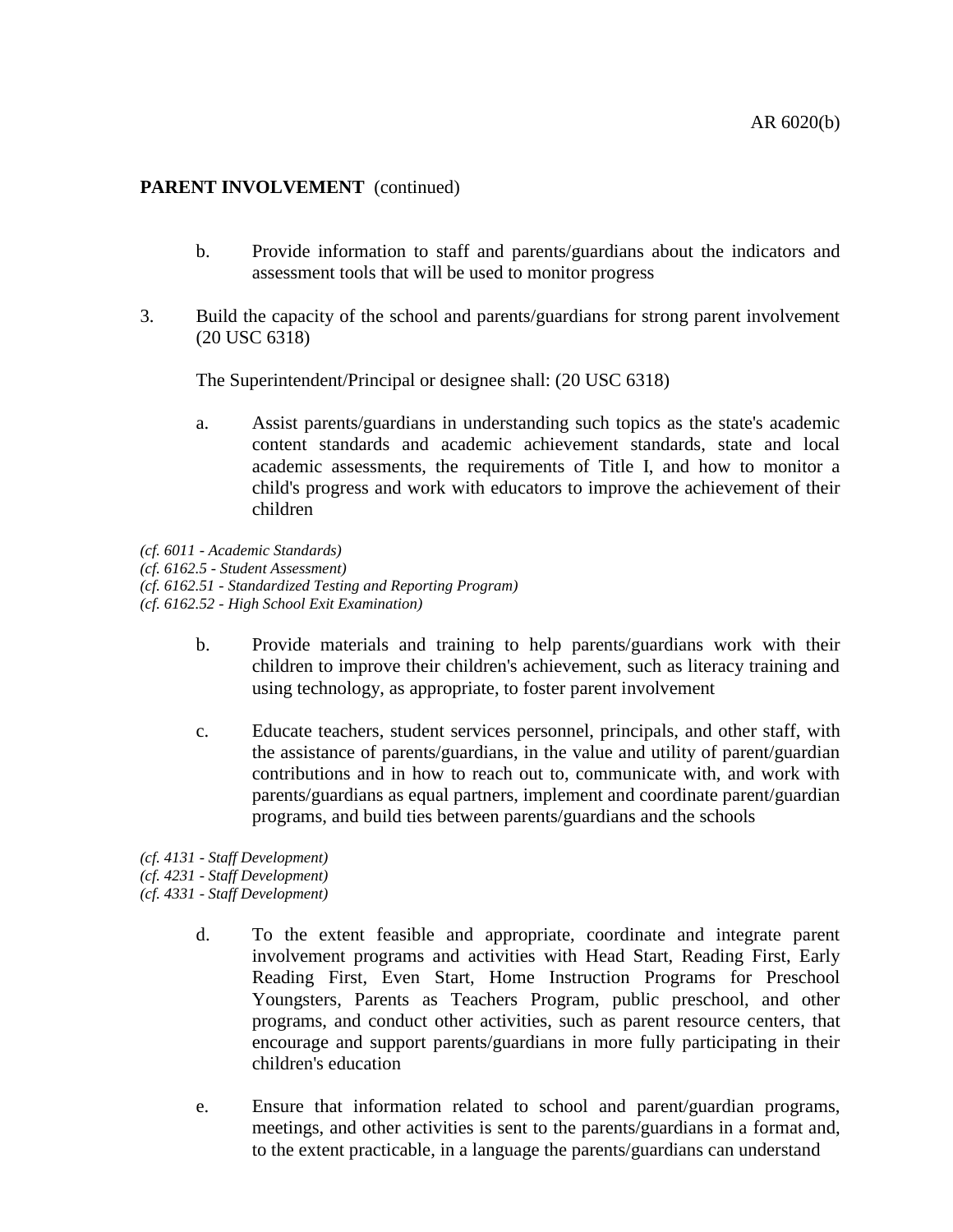- f. Provide other such reasonable support for parent involvement activities as parents/guardians may request
- g. Inform parents/guardians and parent organizations of the existence and purpose of parent information and resource centers in the state that provide training, information, and support to parents/guardians of participating students

In addition, the Superintendent/Principal or designee may:

- a. Involve parents/guardians in the development of training for teachers and other educators to improve the effectiveness of such training
- b. Provide necessary literacy training, using Title I funds if the district has exhausted all other reasonably available sources of funding for such training
- c. Pay reasonable and necessary expenses associated with parent involvement activities, including transportation and child care costs, to enable parents/guardians to participate in school-related meetings and training sessions
- d. Train parents/guardians to enhance the involvement of other parents/guardians
- e. Arrange school meetings at a variety of times or, when parents/guardians are unable to attend such conferences, conduct in-home conferences between parents/guardians and teachers or other educators who work directly with participating students
- f. Adopt and implement model approaches to improving parent involvement
- g. Establish a parent advisory council to provide advice on all matters related to parent involvement in Title I programs
- h. Develop appropriate roles for community-based organizations and businesses in parent involvement activities
- i. Make referrals to community agencies and organizations that offer literacy training, parent education programs, and/or other services that help to improve the conditions of parents/guardians and families

*(cf. 1020 - Youth Services)*

j. Provide a master calendar of district activities and district meetings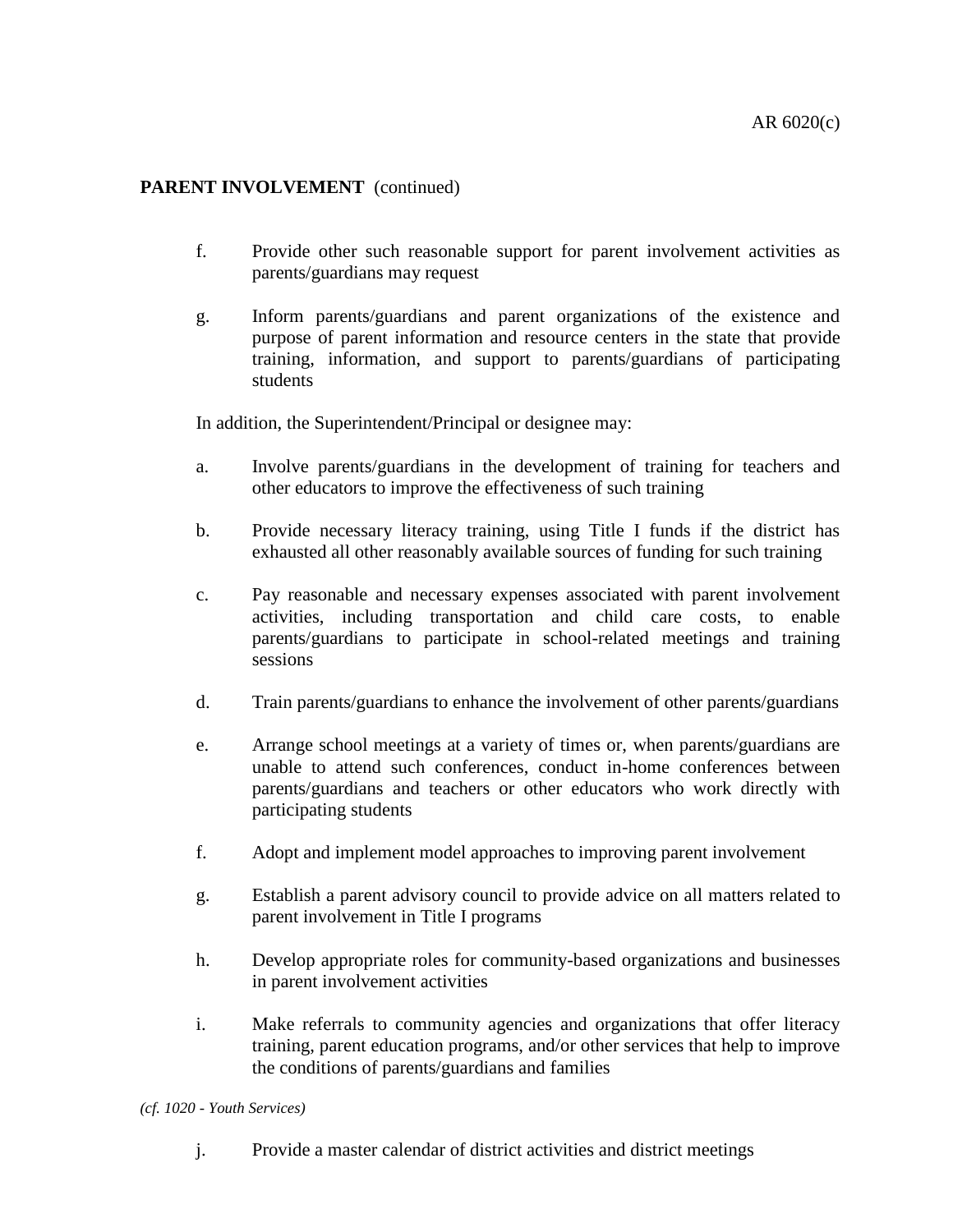- k. Provide information about opportunities for parent involvement through the district newsletter, web site, or other written or electronic means
- l. Engage parent-teacher organizations to actively seek out and involve parents/guardians through regular communication updates and information sessions

#### *(cf. 1230 - School-Connected Organizations)*

- m. To the extent practicable, provide translation services at the school and at meetings involving parents/guardians as needed
- n. Provide training and information to members of the school site council and advisory committees to help them fulfill their functions
- o. Regularly evaluate the effectiveness of staff development activities related to parent involvement
- p. Include expectations for parent/guardian outreach and involvement in staff job descriptions and evaluations
- *(cf. 4115 - Evaluation/Supervision) (cf. 4215 - Evaluation/Supervision)*
- *(cf. 4315 - Evaluation/Supervision)*
- 4. Coordinate and integrate Title I parent involvement strategies with Head Start, Reading First, Early Reading First, Even Start, Home Instruction Program for Preschool Youngsters, Parents as Teachers Program, public preschool, and other programs (20 USC 6318)
- *(cf. 6300 - Preschool/Early Childhood Education)*

- a. Identify overlapping or similar program requirements
- b. Involve school representatives from other programs to assist in identifying specific population needs
- c. Schedule joint meetings with representatives from related programs and share data and information across programs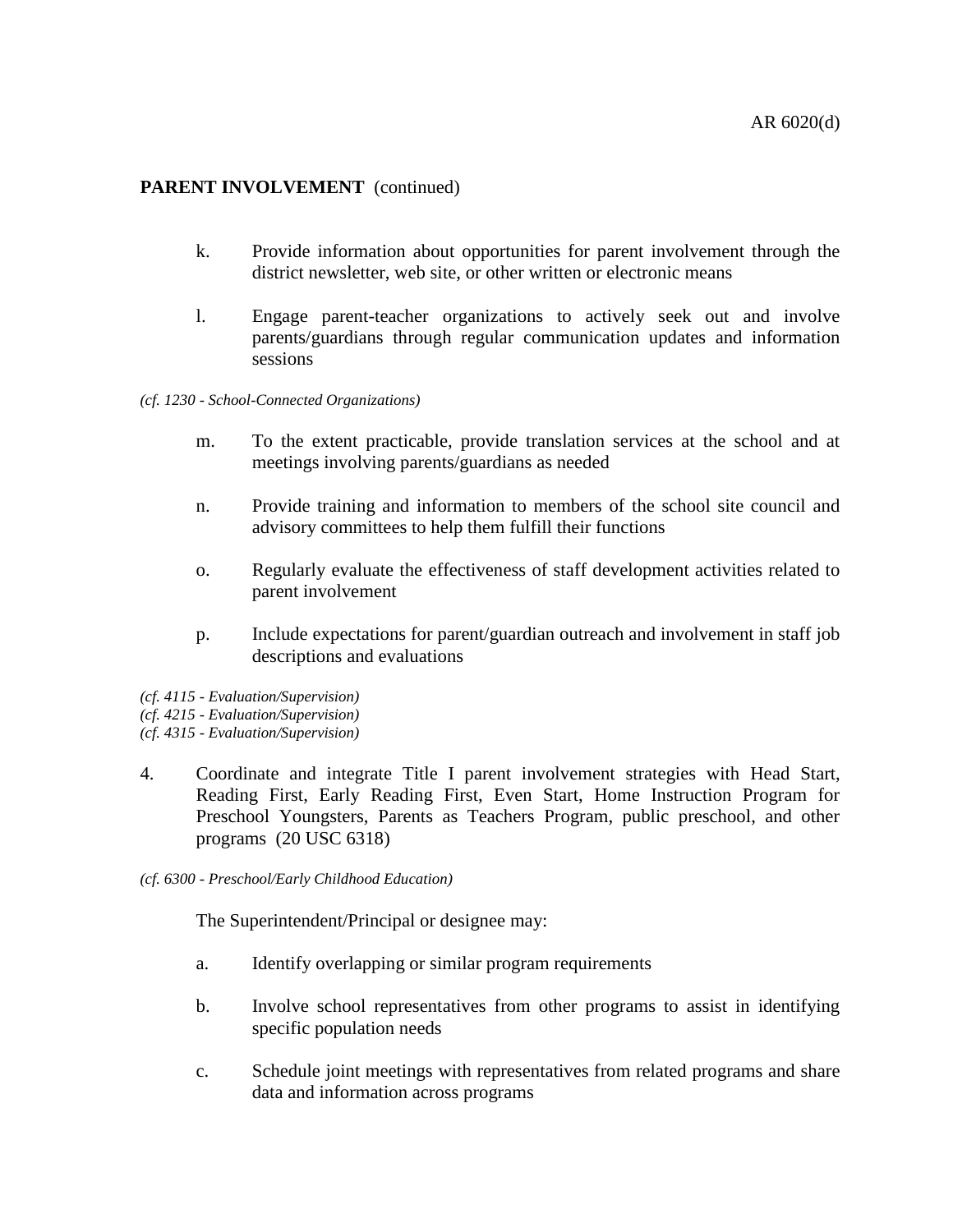- d. Develop a cohesive, coordinated plan focused on student needs and shared goals
- 5. Conduct, with involvement of parents/guardians, an annual evaluation of the content and effectiveness of the parent involvement policy in improving the academic quality of the school (20 USC 6318)

The Superintendent/Principal or designee shall:

- a. Ensure that the evaluation include the identification of barriers to greater participation in parent involvement activities, with particular attention to parents/guardians who are economically disadvantaged, are disabled, have limited English proficiency, have limited literacy, or are of any racial or ethnic minority background (20 USC 6318)
- b. Use the evaluation results to design strategies for more effective parent involvement and, if necessary, to recommend changes in the parent involvement policy (20 USC 6318)
- c. Assess the district's progress in meeting annual objectives for the parent involvement program, notify parents/guardians of this review and assessment through regular school communications mechanisms, and provide a copy to parents/guardians upon their request (Education Code 11503)

The Superintendent/Principal or designee may:

- a. Use a variety of methods, such as focus groups, surveys, and workshops, to evaluate the satisfaction of parents/guardians and staff with the quality and frequency of district communications
- b. Gather and monitor data regarding the number of parents/guardians participating in district activities and the types of activities in which they are engaged
- c. Recommend to the Board measures to evaluate the impact of the district's parent involvement efforts on student achievement
- 6. Involve parents/guardians in the activities of the school (20 USC 6318)

The Superintendent/Principal or designee may:

a. Include information about school activities in district communications to parents/guardians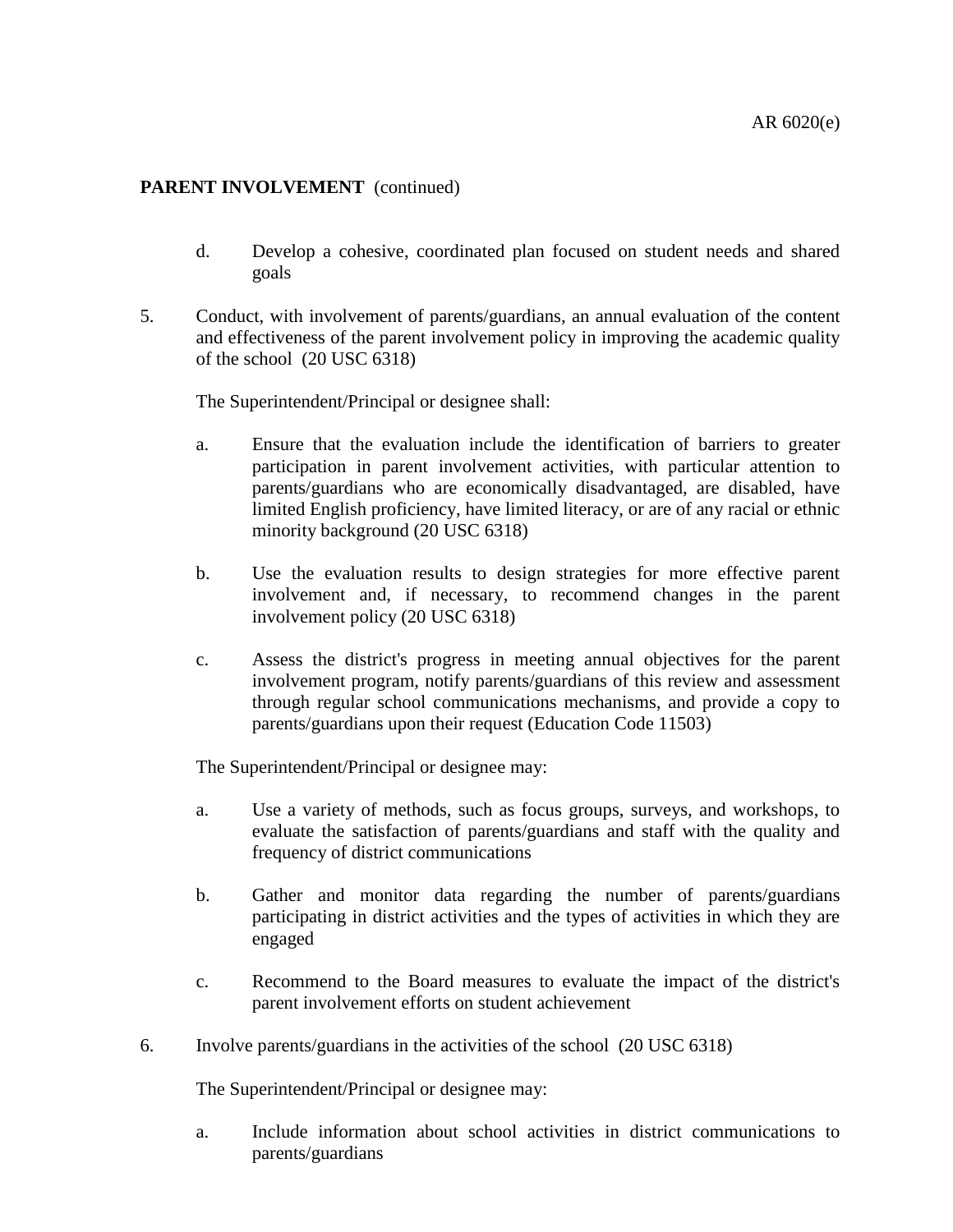- b. To the extent practicable, provide translation services or other accommodations needed to encourage participation of parents/guardians with special needs
- c. Establish processes to encourage parent/guardian input regarding their expectations and concerns for their children

The district's Board policy and administrative regulation containing parent involvement strategies shall be incorporated into the LEA plan and distributed to parents/guardians of students participating in Title I programs. (20 USC 6318)

*(cf. 5145.6 - Parental Notifications)*

#### **District Strategies for Non-Title I Schools**

The Superintendent/Principal or designee shall, at a minimum:

1. Engage parents/guardians positively in their children's education by helping them develop skills to use at home that support their children's academic efforts at school and their children's development as responsible members of society (Education Code 11502, 11504)

The Superintendent/Principal or designee may:

- a. Provide or make referrals to literacy training and/or parent education programs designed to improve the skills of parents/guardians and enhance their ability to support their children's education
- b. Provide information, in parent handbooks and through other appropriate means**,** regarding academic expectations and resources to assist with the subject matter
- c. Provide parents/guardians with information about students' class assignments and homework assignments
- 2. Inform parents/guardians that they can directly affect the success of their children's learning, by providing them with techniques and strategies that they may use to improve their children's academic success and to assist their children in learning at home (Education Code 11502, 11504)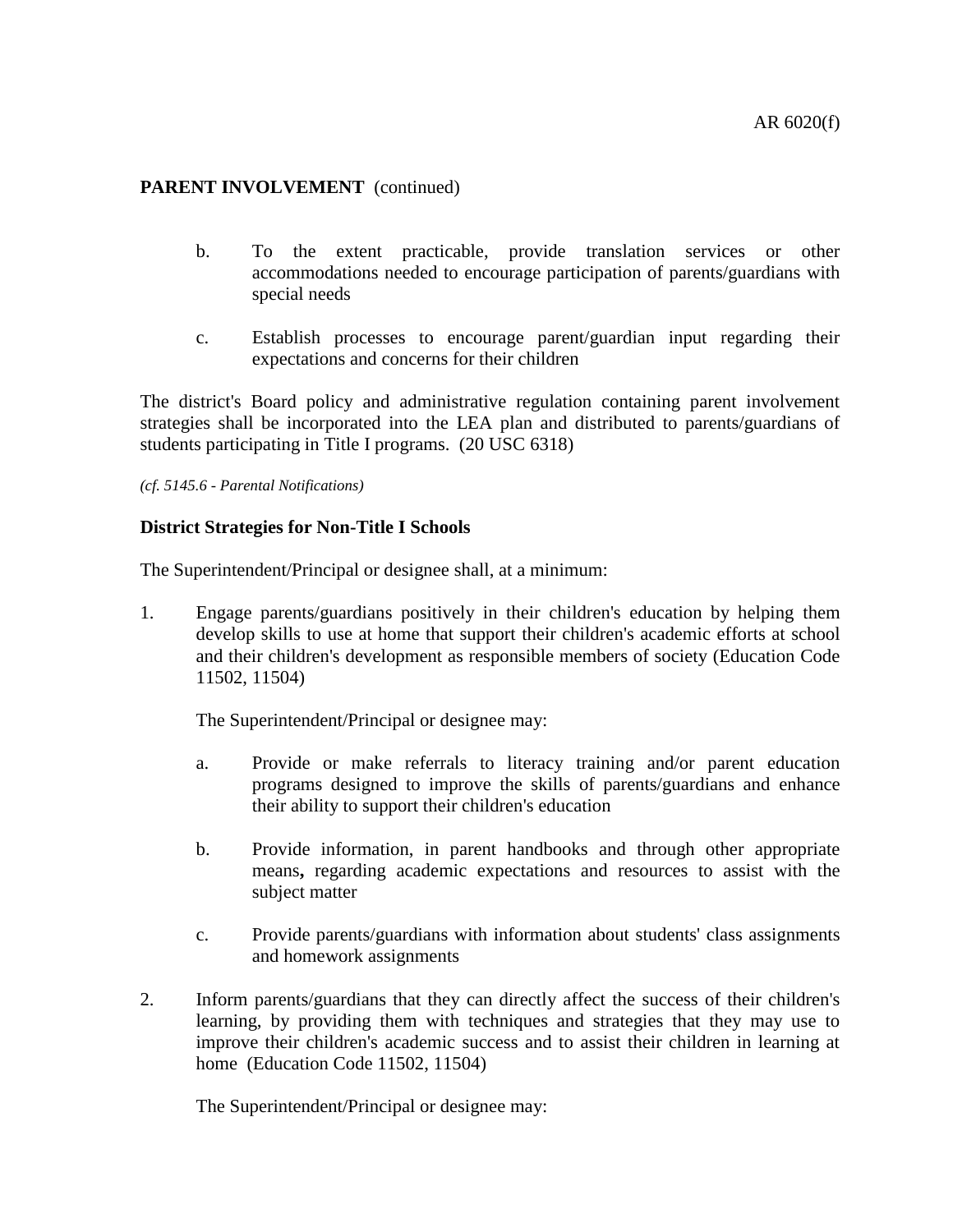- a. Provide parents/guardians with information regarding ways to create an effective study environment at home and to encourage good study habits
- b. Encourage parents/guardians to monitor their children's school attendance, homework completion, and television viewing
- c. Encourage parents/guardians to volunteer in their child's classroom and to participate in school advisory committees
- 3. Build consistent and effective communication between the home and school so that parents/guardians may know when and how to assist their children in support of classroom learning activities (Education Code 11502, 11504)

- a. Ensure that teachers provide frequent reports to parents/guardians on their children's progress and hold parent-teacher conferences at least once per year with parents/guardians of elementary school students
- b. Provide opportunities for parents/guardians to observe classroom activities and to volunteer in their child's classroom
- c. Provide information about parent involvement opportunities through school and/or class newsletters, the district's web site, and other written or electronic communications
- d. To the extent practicable, provide notices and information to parents/guardians in a format and language they can understand
- e. Develop mechanisms to encourage parent/guardian input on district and school issues
- f. Identify barriers to parent/guardian participation in school activities, including parents/guardians who are economically disadvantaged, are disabled, have limited English proficiency, have limited literacy, or are of any racial or ethnic minority background
- g. Encourage greater parent/guardian participation by adjusting meeting schedules to accommodate parent/guardian needs and, to the extent practicable, by providing translation or interpreter services, transportation, and/or child care